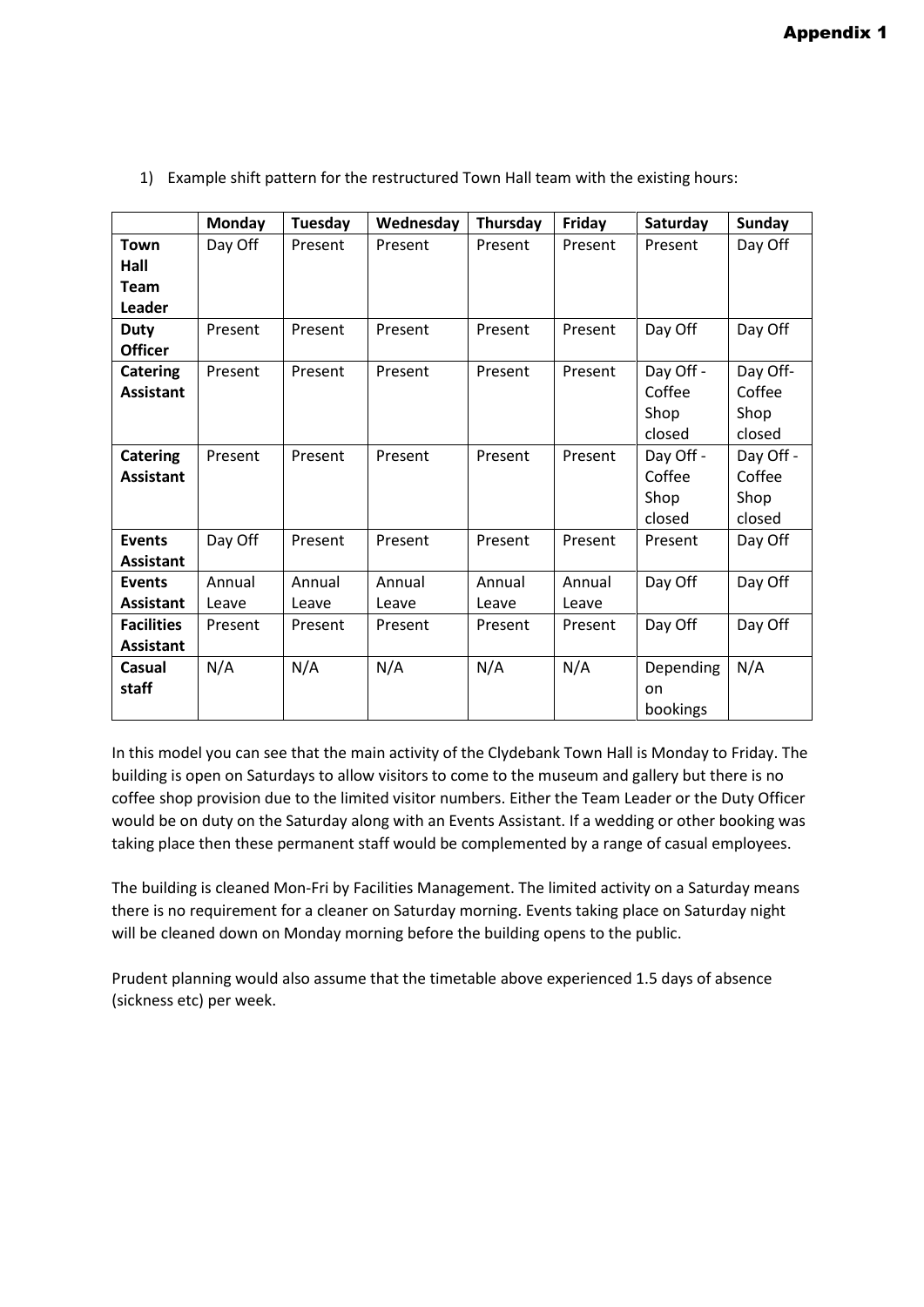|                    | <b>Monday</b> | Tuesday | Wednesday | Thursday | Friday  | Saturday  | <b>Sunday</b> |
|--------------------|---------------|---------|-----------|----------|---------|-----------|---------------|
| <b>Town Hall</b>   | Present       | Present | Present   | Present  | Present | Day Off   | Day Off       |
| <b>Team</b>        |               |         |           |          |         |           |               |
| Leader 1           |               |         |           |          |         |           |               |
| <b>Team</b>        | N/A           | N/A     | N/A       | N/A      | Present | Present   | Present       |
| <b>Leader 2</b>    |               |         |           |          |         |           |               |
| (part-time)        |               |         |           |          |         |           |               |
| <b>Duty</b>        | Present       | Present | Present   | Present  | Present | Day Off   | Day Off       |
| <b>Officer</b>     |               |         |           |          |         |           |               |
| <b>Duty</b>        | N/A           | N/A     | N/A       | N/A      | Annual  | Annual    | Annual        |
| Officer 2          |               |         |           |          | Leave   | Leave     | Leave         |
| (part-time)        |               |         |           |          |         |           |               |
| <b>Catering</b>    | Present       | Present | Present   | Present  | Present | Day Off   | Day Off       |
| <b>Assistant 1</b> |               |         |           |          |         |           |               |
| <b>Catering</b>    | Present       | Present | Present   | Present  | Present | Day Off   | Day Off       |
| <b>Assistant 2</b> |               |         |           |          |         |           |               |
| <b>Catering</b>    | N/A           | N/A     | N/A       | N/A      | Present | Present   | Present       |
| <b>Assistant 3</b> |               |         |           |          |         |           |               |
| (part-time)        |               |         |           |          |         |           |               |
| <b>Catering</b>    | N/A           | N/A     | N/A       | N/A      | Present | Present   | Present       |
| <b>Assistant 4</b> |               |         |           |          |         |           |               |
| (part-time)        |               |         |           |          |         |           |               |
| <b>Events</b>      | Present       | Present | Present   | Present  | Present | Day Off   | Day Off       |
| <b>Assistant 1</b> |               |         |           |          |         |           |               |
| <b>Events</b>      | Present       | Present | Present   | Present  | Present | Day Off   | Day Off       |
| <b>Assistant 2</b> |               |         |           |          |         |           |               |
| <b>Events</b>      | N/A           | N/A     | N/A       | N/A      | Present | Present   | Present       |
| <b>Assistant 3</b> |               |         |           |          |         |           |               |
| (part-time)        |               |         |           |          |         |           |               |
| <b>Events</b>      | N/A           | N/A     | N/A       | N/A      | Present | Present   | Present       |
| <b>Assistant 4</b> |               |         |           |          |         |           |               |
| (part-time)        |               |         |           |          |         |           |               |
| <b>Facilities</b>  | Present       | Present | Present   | Present  | Present | Day Off   | Day Off       |
| <b>Assistant</b>   |               |         |           |          |         |           |               |
| Cleaner            | N/A           | N/A     | N/A       | N/A      | Present | Present   | Present       |
| Cleaner            | N/A           | N/A     | N/A       | N/A      | Present | Present   | Present       |
| Casual             | N/A           | N/A     | N/A       | N/A      | N/A     | Depending | Depending     |
| cleaner            |               |         |           |          |         | on        | on            |
|                    |               |         |           |          |         | absence & | absence &     |
|                    |               |         |           |          |         | leave     | leave         |
| <b>Casual</b>      | N/A           | N/A     | N/A       | N/A      | N/A     | Depending | N/A           |
| staff              |               |         |           |          |         | on        |               |
|                    |               |         |           |          |         | bookings  |               |

## 2) Example shift pattern for a Town Hall team delivering full weekend opening: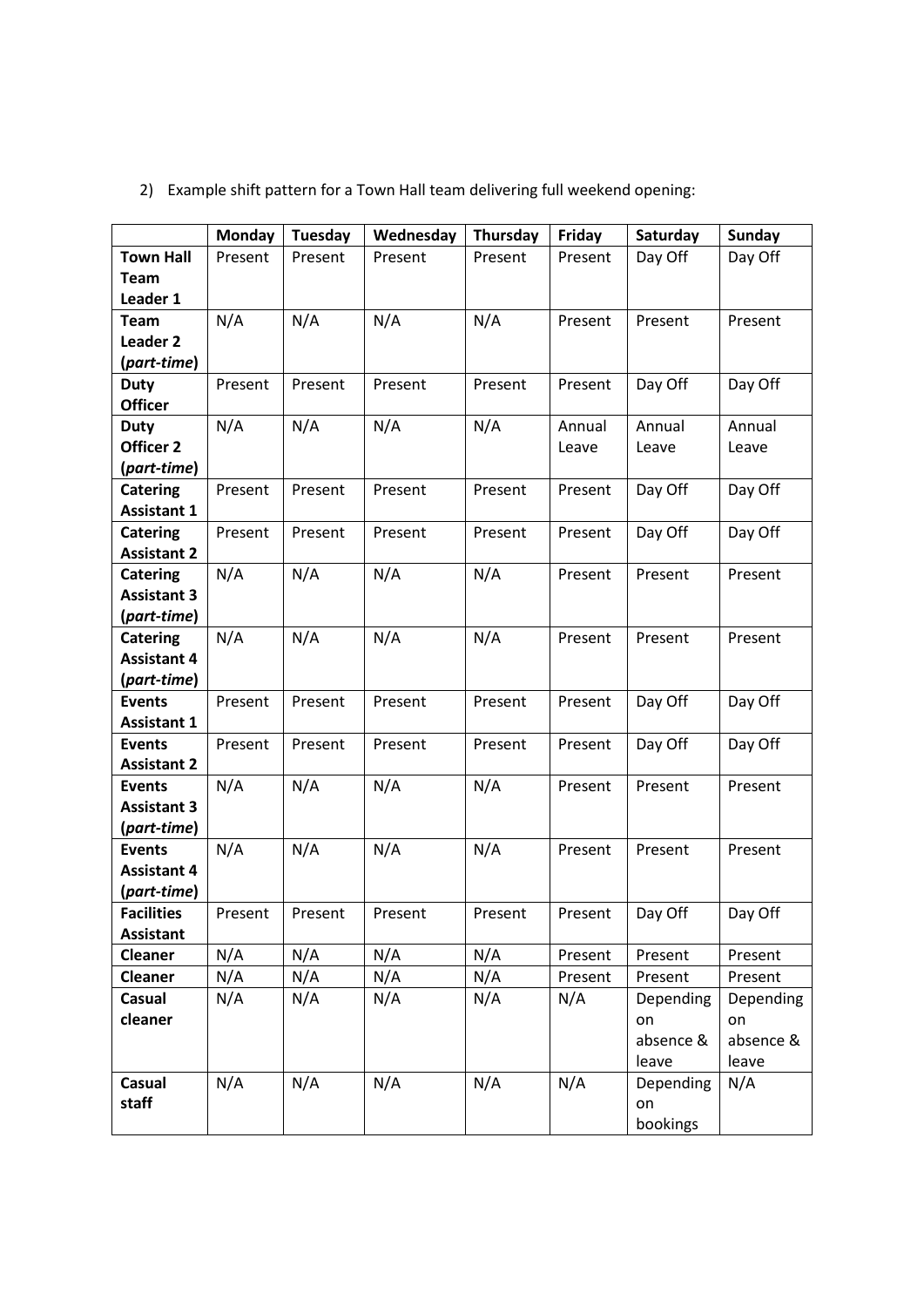In option 2 you can see that the building is now operating at full capacity seven days a week. It is not possible to run a resilient seven day service with employees working five-days a week and so two separate teams have been created to manage the service. One team works Monday to Friday and the second team works Friday to Sunday. There is overlap on the Friday to allow for a handover between the two teams and in order for the weekend roles to offer enough hours to be sustainable opportunities for employees. Team Leader 1 would manage the weekday employees and have primary responsibility for the building, while Team Leader 2 would manage the weekend employees and the building during these hours.

Even with this level of resourcing there are pinch points in this scenario – primarily around the Saturday and Sunday. If there was to be any absence involving the Team Leader then there will be no senior officer on site from a building safety or management perspective and contingency plans would be required.

Team Leaders and Duty Officers are required during the week and at weekends to cover each other's absence and annual leave to ensure there is a resilient structure in place.

In this proposal the Town Hall is fully operational on Saturdays and Sundays – particularly with regard to the coffee shop - and therefore it would be necessary to put in an additional cleaning resource. This is particularly the case on Sundays when an event may have taken place in the building on the Saturday night and a full clean is required.

Prudent planning would also assume that the timetable above experienced 2.2 days of absence (sickness etc) per week.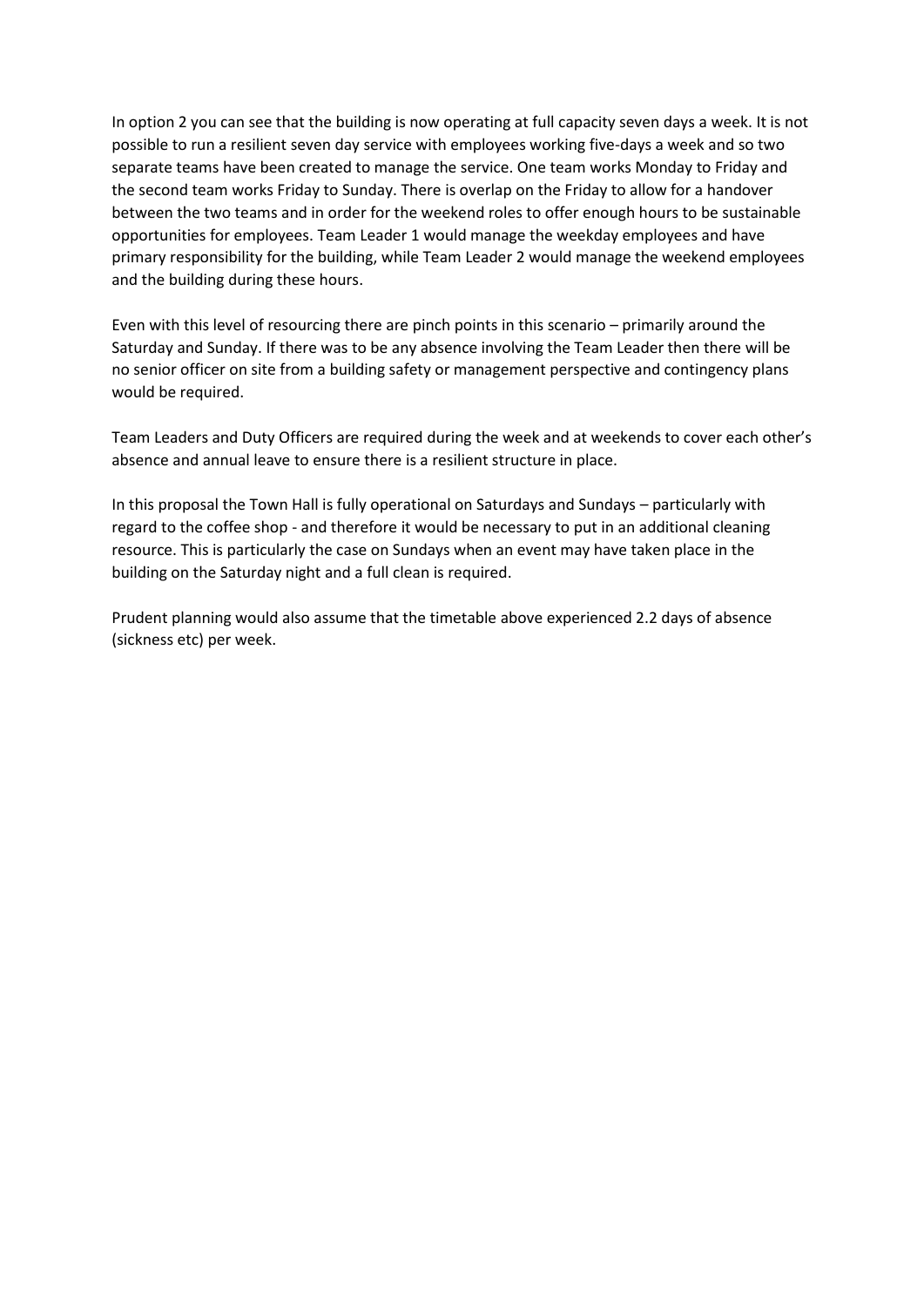3. Example staffing rota for the restructured Town Hall team if it was closed to the public on a Monday and Tuesday AND open on a Sunday:

|                   | <b>Monday</b> | Tuesday   | Wednesday | Thursday | Friday  | Saturday  | <b>Sunday</b> |
|-------------------|---------------|-----------|-----------|----------|---------|-----------|---------------|
| <b>Town Hall</b>  | Day Off       | Day Off   | Present   | Present  | Present | Present   | Present       |
| <b>Team</b>       |               |           |           |          |         |           |               |
| Leader            |               |           |           |          |         |           |               |
| <b>Duty</b>       | Day Off       | Day Off   | Annual    | Annual   | Annual  | Annual    | Annual        |
| Officer 1         |               |           | Leave     | Leave    | Leave   | Leave     | Leave         |
| <b>Duty</b>       | Present       | Present   | Present   | N/A      | N/A     | N/A       | N/A           |
| Officer 2         |               |           |           |          |         |           |               |
| (Part-            |               |           |           |          |         |           |               |
| time)             |               |           |           |          |         |           |               |
| <b>Catering</b>   | Day Off       | Day Off - | Present   | Present  | Present | Present   | Present       |
| <b>Assistant</b>  | - Coffee      | Coffee    |           |          |         |           |               |
|                   | Shop          | Shop      |           |          |         |           |               |
|                   | closed        | closed    |           |          |         |           |               |
| <b>Catering</b>   | Day Off       | Day Off - | Present   | Present  | Present | Present   | Present       |
| <b>Assistant</b>  | - Coffee      | Coffee    |           |          |         |           |               |
|                   | Shop          | Shop      |           |          |         |           |               |
|                   | closed        | closed    |           |          |         |           |               |
| <b>Events</b>     | Day Off       | Present   | Present   | Present  | Present | Present   | Day Off       |
| <b>Assistant</b>  |               |           |           |          |         |           |               |
| 1                 |               |           |           |          |         |           |               |
| <b>Events</b>     | Annual        | Annual    | Annual    | Annual   | Annual  | Day Off   | Day Off       |
| <b>Assistant</b>  | Leave         | Leave     | Leave     | Leave    | Leave   |           |               |
| $\mathbf{2}$      |               |           |           |          |         |           |               |
| <b>Events</b>     | Present       | Present   | Present   | N/A      | N/A     | N/A       | N/A           |
| <b>Assistant</b>  |               |           |           |          |         |           |               |
| 3                 |               |           |           |          |         |           |               |
| (part-<br>time)   |               |           |           |          |         |           |               |
| <b>Facilities</b> | Present       | Present   | Present   | Present  | Present | Day Off   | Day Off       |
| <b>Assistant</b>  |               |           |           |          |         |           |               |
| Cleaner           | N/A           | N/A       | N/A       | N/A      | Present | Present   | Present       |
| <b>Cleaner</b>    | N/A           | N/A       | N/A       | N/A      | Present | Present   | Present       |
| Casual            | N/A           | N/A       | N/A       | N/A      | N/A     | Depending | Depending     |
| cleaner           |               |           |           |          |         | on        | on            |
|                   |               |           |           |          |         | absence & | absence &     |
|                   |               |           |           |          |         | leave     | leave         |
| Casual            | N/A           | N/A       | N/A       | N/A      | N/A     | Depending | N/A           |
| staff             |               |           |           |          |         | on        |               |
|                   |               |           |           |          |         | bookings  |               |

In this proposal the existing Town Hall staff have their contracts changed to be Wednesday to Sunday opening. This could cause employee relations issues and lead to the potential displacement of employees. The building still needs to stay open on Mondays and Tuesdays to allow Elected Members to access their offices and as a result there needs to a person on site fulfilling safety and leadership requirements. As a result a part-time Duty Officer has been appointed and a part-time Events Assistant to provide cover at these times.